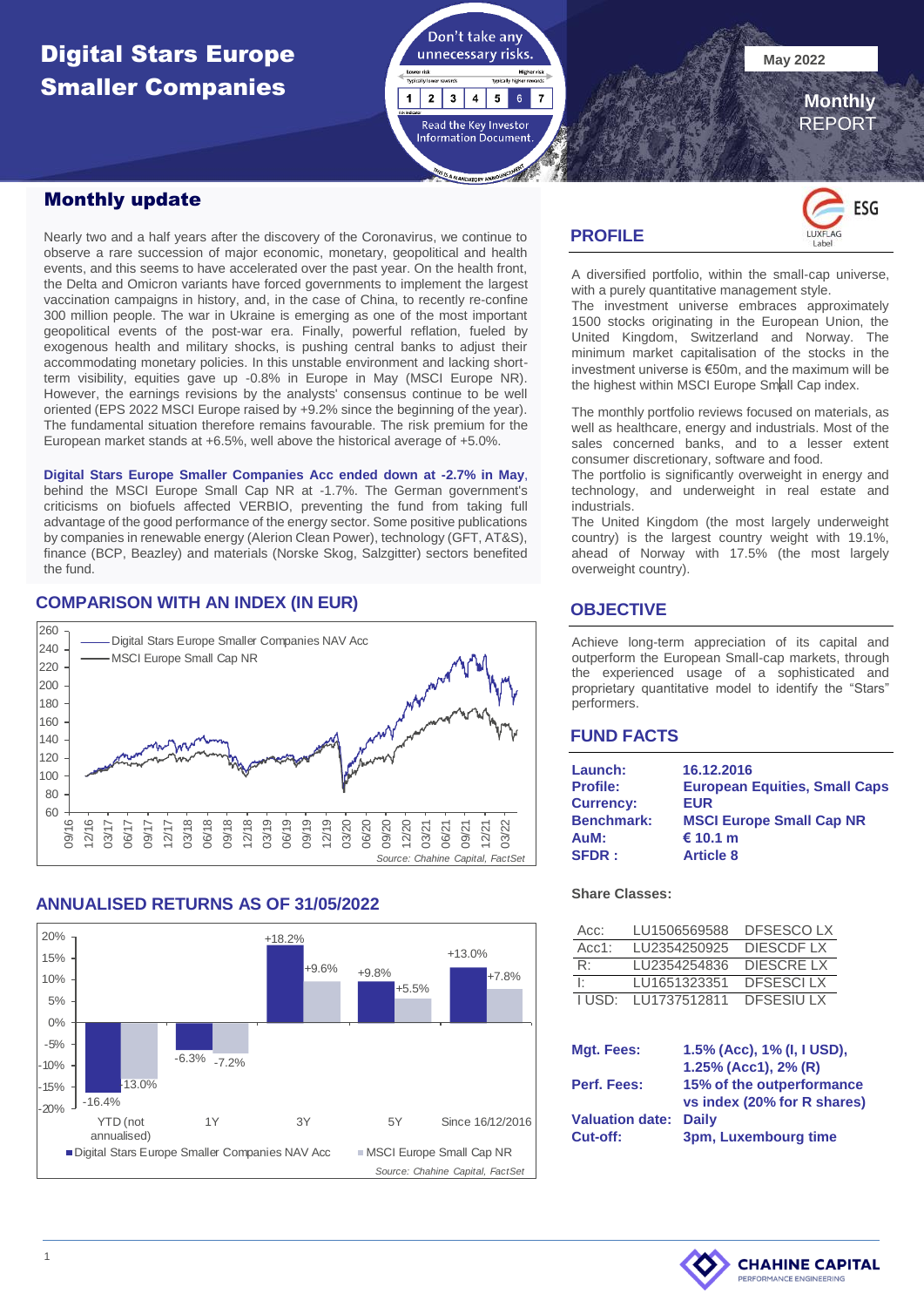### **TOP HOLDINGS AND BEST CONTRIBUTORS (31/05/2022)**

| <b>Weights</b>                      | Top contributors           | Perf  | 1 Month<br><b>Contribution</b>                                         |
|-------------------------------------|----------------------------|-------|------------------------------------------------------------------------|
| 3.4%                                | OKEA ASA                   | 50.1% | 0.65%                                                                  |
| 2.7%                                | <b>GFT Technologies SE</b> | 18.8% | 0.45%                                                                  |
| 2.5%                                |                            | 12.7% | 0.24%                                                                  |
| 2.2%                                | Wallenius Wilhelmsen ASA   | 10.7% | 0.23%                                                                  |
| Etablissements Maurel & Pro<br>2.0% |                            | 13.0% | 0.22%                                                                  |
|                                     |                            |       | 1 Month<br>AT & S Austria Technologie 8<br>Etablissements Maurel & Pro |

*Source: FactSet*

## **PERFORMANCE BREAKDOWN (EXCL. FEES) - MAY 2022**

| May-2022                      | Average<br>Weight | <b>Total</b><br><b>Return</b> | <b>Contribution</b><br><b>To Return</b> |
|-------------------------------|-------------------|-------------------------------|-----------------------------------------|
| Total                         | 100.0%            | $-2.7%$                       | $-2.7%$                                 |
| Utilities                     | 5.8%              | 2.2%                          | 0.16%                                   |
| <b>Health Care</b>            | 2.4%              | 3.0%                          | 0.05%                                   |
| [Futures]                     | 2.2%              | $-2.4%$                       | $-0.05%$                                |
| Financials                    | 16.7%             | 0.1%                          | $-0.07%$                                |
| Information Technology        | 13.6%             | $-1.0%$                       | $-0.07%$                                |
| <b>Consumer Staples</b>       | 6.4%              | $-2.9%$                       | $-0.11%$                                |
| Energy                        | 12.8%             | $-0.6%$                       | $-0.13%$                                |
| <b>Consumer Discretionary</b> | 6.4%              | $-4.6%$                       | $-0.27%$                                |
| <b>Communication Services</b> | 1.2%              | $-22.5%$                      | $-0.31%$                                |
| <b>Materials</b>              | 9.5%              | $-5.4%$                       | $-0.51%$                                |
| <b>Real Estate</b>            | 4.6%              | $-11.0%$                      | $-0.69%$                                |
| Industrials                   | 18.6%             | $-4.1%$                       | $-0.70%$                                |
|                               |                   |                               | Source: FactSet                         |

# **COUNTRY BREAKDOWN (31/05/2022)**



# **CALENDAR RETURNS**

| 31/05/2022                                     | 2022     | 2021     | 2020     | 2019     | 2018      | 2017      | 2016*   | <b>Since</b><br><b>Inception</b> |
|------------------------------------------------|----------|----------|----------|----------|-----------|-----------|---------|----------------------------------|
| Digital Stars Europe Smaller Companies NAV Acc | -16.4%   | +33.6%   | $+27.3%$ | $+29.7%$ | $-21.2\%$ | +32.6%    | $+1.0%$ | +94.7%                           |
| MSCI Europe Small Cap NR                       | $13.0\%$ | $+23.8%$ | $+4.6%$  | $+31.4%$ | $-15.9%$  | $+19.0\%$ | $+1.4%$ | $+50.4%$                         |
|                                                |          |          |          |          |           |           |         |                                  |

*\* Performances 2016 calculated from inception date (16/12/2016) Source: Chahine Capital, FactSet*

# **STRUCTURE AND MANAGEMENT**

| <b>Fund Managers:</b>                                               | Aymar de Léotoing<br>Julien Bernier                                                                                      |  |  |
|---------------------------------------------------------------------|--------------------------------------------------------------------------------------------------------------------------|--|--|
| Location:                                                           | Luxembourg                                                                                                               |  |  |
| Management Company                                                  | <b>Man. Company:</b> J. Chahine Capital, a<br>Luxembourg-based CSSF-regulated Asset                                      |  |  |
| Legal Form:<br>Luxembourg Law of 20/12/2002                         | Sub-fund of DIGITAL FUNDS, a<br>Luxembourg-based SICAV under Part I of the                                               |  |  |
| Custodian:<br><b>Transfer Agent:</b><br>Administration:<br>Auditor: | UBS Europe SE (Lux. branch)<br>Northern Trust Global Services<br>Northern Trust Global Services<br><b>PwC Luxembourg</b> |  |  |

**Registration:** Austria, Belgium, France, Germany, Luxembourg, Netherland, Spain, Switzerland, United Kingdom

PwC Luxembourg

## **KEY FIGURES (31/05/2022)**

| VNI (Acc):   | € 194.66 |
|--------------|----------|
| VNI (Acc1):  | € 92.05  |
| $VNI(R)$ :   | € 91.80  |
| $VNI$ (I):   | € 147.26 |
| VNI (I USD): | \$158.57 |

| <b>Risk statistics</b>                                                                                                                                                                                                     | 1Y                                             | 3Υ                      |
|----------------------------------------------------------------------------------------------------------------------------------------------------------------------------------------------------------------------------|------------------------------------------------|-------------------------|
| Beta vs. Benchmark                                                                                                                                                                                                         | 1.23                                           | 0.98                    |
| <b>Volatility</b>                                                                                                                                                                                                          | 23.7%                                          | 23.2%                   |
| <b>Sharpe Ratio</b>                                                                                                                                                                                                        | $-0.27$                                        | 0.78                    |
|                                                                                                                                                                                                                            |                                                | Source: FactSet         |
| <b>SRRI (Acc Share):</b>                                                                                                                                                                                                   | 6                                              |                         |
| # positions:<br>Equity Exposure:<br>Median Market Capitalisation:<br>Médiane % Market Volume:<br>% Micro caps ( $\lt$ EUR 500m):<br>% Small caps (< EUR 2Mds):<br>% Mid caps ( < EUR 5Mds):<br>% Large caps ( > EUR 5Mds): | 99<br>99.5%<br>3.6%<br>32.7%<br>78.5%<br>12.1% | $\in$ 1 274 M<br>162.1% |

Find out more about the funds DIGITAL FUNDS on our website.



**chahinecapital.com**